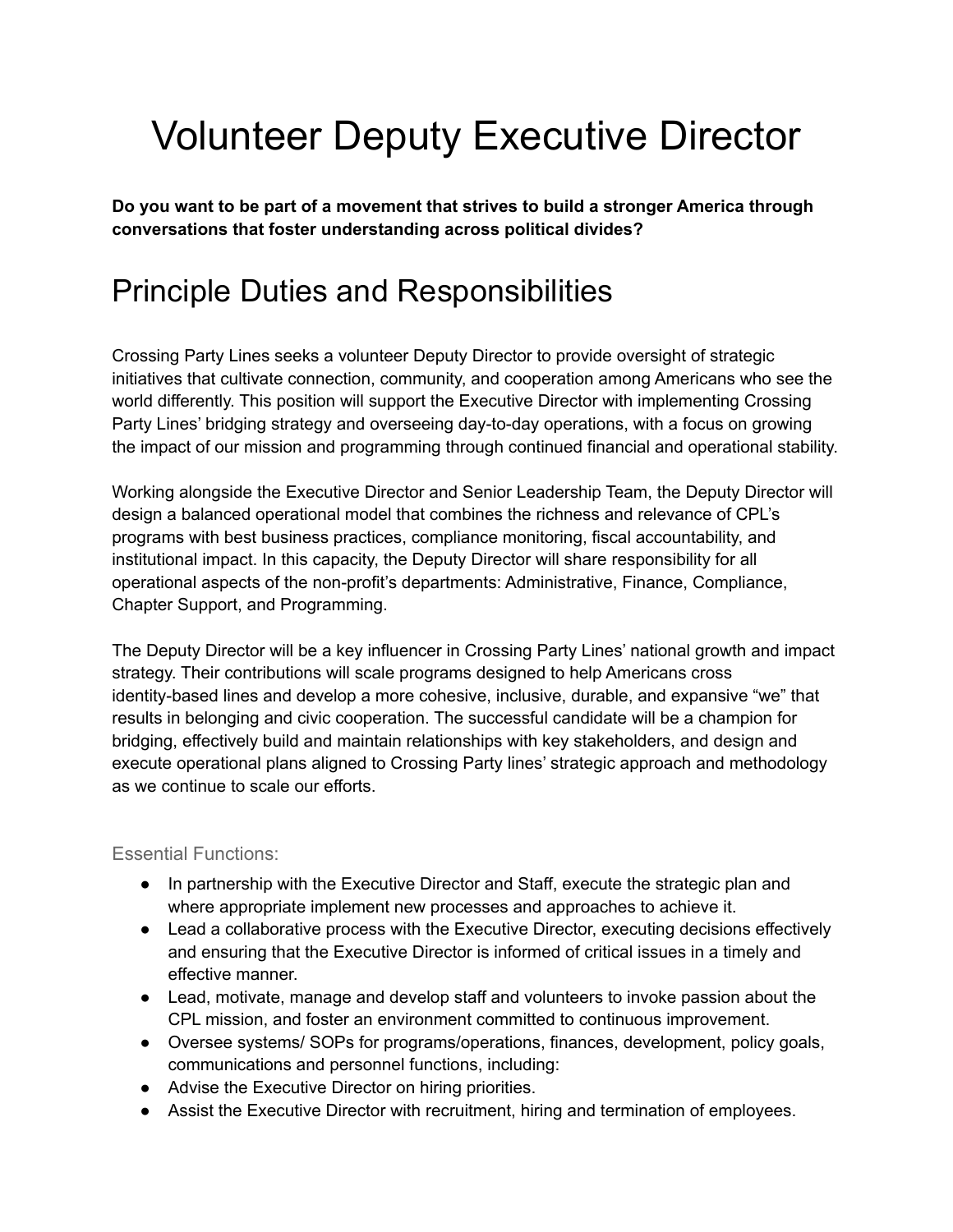- Oversee and assist with the accounting, monitoring, and reporting of the finances of the organization.
- Assist the Executive Director with grant and financial compliance in the expenditure of funds and in reports to the funders, in the development of budgets, annual reports, and other financial data required for grant applications.
- Ensure compliance with all state and federal contracts.
- Make recommendations to improve finance and accounting systems, practices, policies and procedures.
- Support Executive Director and Chapter Coordinator in identifying and assessing viability of new chapter locations.
- Assist in preparation of applications for funding and grant proposals for local chapters.
- Monitor staffing and posting schedules for national events.
- Provide additional oversight in the coordination of Topic Development, from topic review to inter-team communications, and posting readiness.

## **Qualifications**

**General** 

- Bachelors and Graduate degrees preferred, and including equivalent experience in any of the following relevant fields:
	- Human Resources
	- Organizational Development
	- Management
	- Public Policy
	- Law
	- Sociology
	- Psychology
	- Communications/Marketing
	- Management
- 2+ years' experience in nonprofit or other relevant management, preferably for a human services organization with similar programming structures
- At least 5 years' experience project management
- Superior written and excellent oral communication skills; unwavering attention to detail in all external communications
- Demonstrated track record of success in providing the direction, analysis and structures to realize strategic organizational goals
- Experience creating and managing project and/or organizational budgets
- General understanding of best practices for human resources
- Great sense of humor and demonstrated dedication to the community

**Technical** 

● Familiarity with the Google suite of tools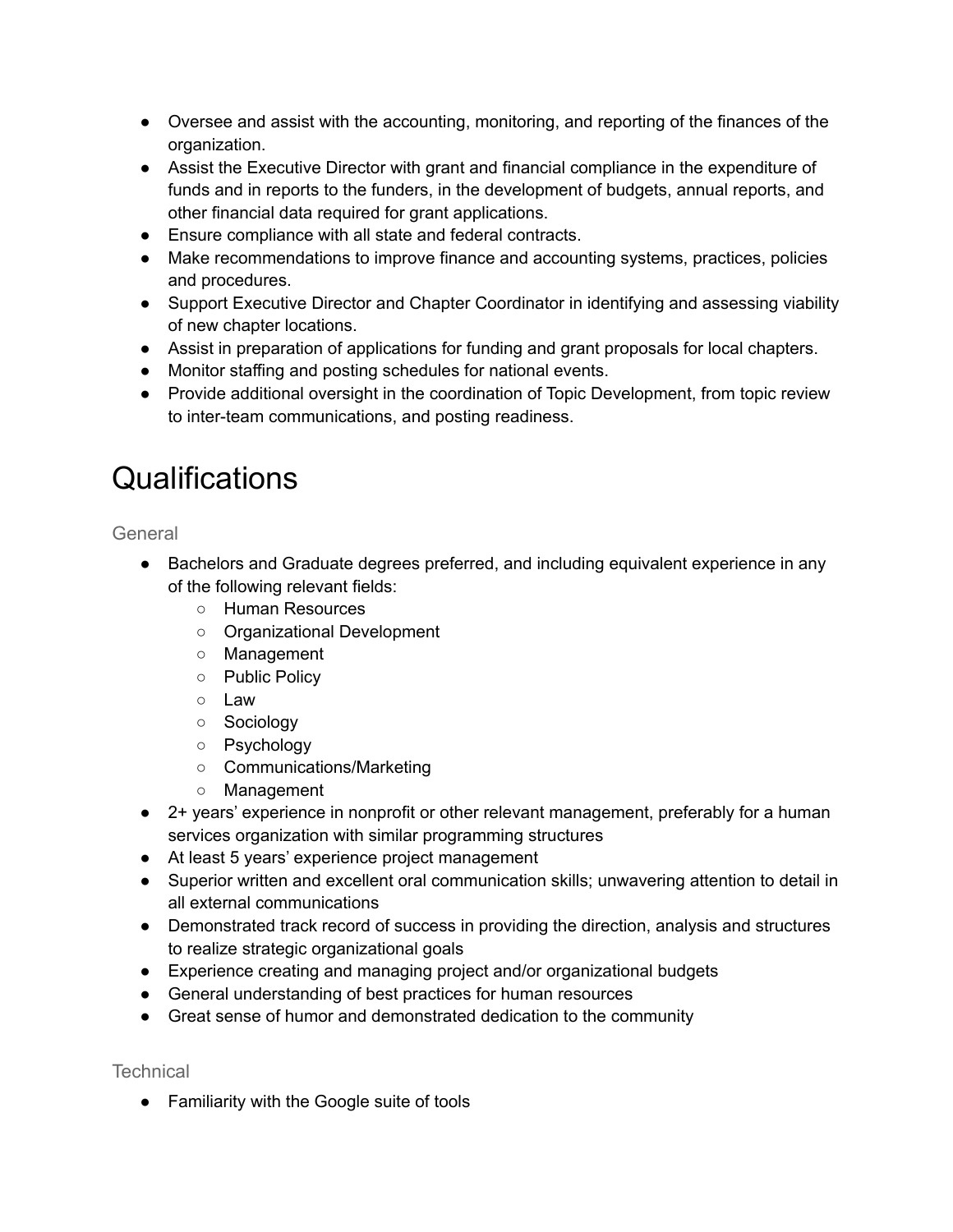- Proficiency with QuickBooks or other accounting software
- Familiarity with Microsoft Exchange and other Office 365 products for organizations is preferred but not required

# **Background**

Crossing Party Lines (CPL) is a national 501(c)(3) nonprofit that builds community across political differences with the goal of reducing political polarization and invigorating American democracy.

Polarization is a global problem encompassing political, racial, ethnic, gender, economic, and religious divides; yielding instability, civil unrest, and violent conflicts; and threatening democracy. Polarization shatters crucial tolerance norms. 87% of Americans say the country is more divided than it has ever been in their lifetime. For the first time since surveying began in 1992, majorities in both parties view the other party as "very unfavorable". Sizable numbers of Democrats and Republicans say the other party stirs feelings of frustration, fear, distrust, and anger. Americans increasingly segregate by political party and ideology in residential communities. Since the 2016 election, hate crimes have risen and five to 14 percent of Americans currently endorse intergroup violence. Polarization affects more than governments; it impacts families, workplaces, schools, neighborhoods, and religious organizations across America and the world.

CPL takes a three-pronged approach to rebuilding tolerance norms: 1) providing moderated conversations where people meet others with different perspectives and talk about issues of the day, 2) teaching communication skills that make civil, respectful conversation possible, and 3) educating members about their role in politics today. Our integrated services reflect the most recent scientific understandings of neurobiology, intergroup contact theory, and moral psychology.

CPL is a young organization, providing services since October 2016, incorporated in March 2018, and given 501(c)(3) tax exemption status in April 2019. In the five-plus years since inception, we have proven the effectiveness and reproducibility of our work, and we are now considered to be among the top five bridging organizations in the country. We are a member of the [ListenFirst](https://www.listenfirstproject.org/listen-first-coalition) Coalition, the Alliance for [PeaceBuilding](https://www.allianceforpeacebuilding.org/), and the Bridging Movement Alignment Council.

For more information about Crossing Party Lines, please visit [www.CrossingPartyLines.com](http://www.crossingpartylines.com) and follow us on Twitter (@crosspartylines).